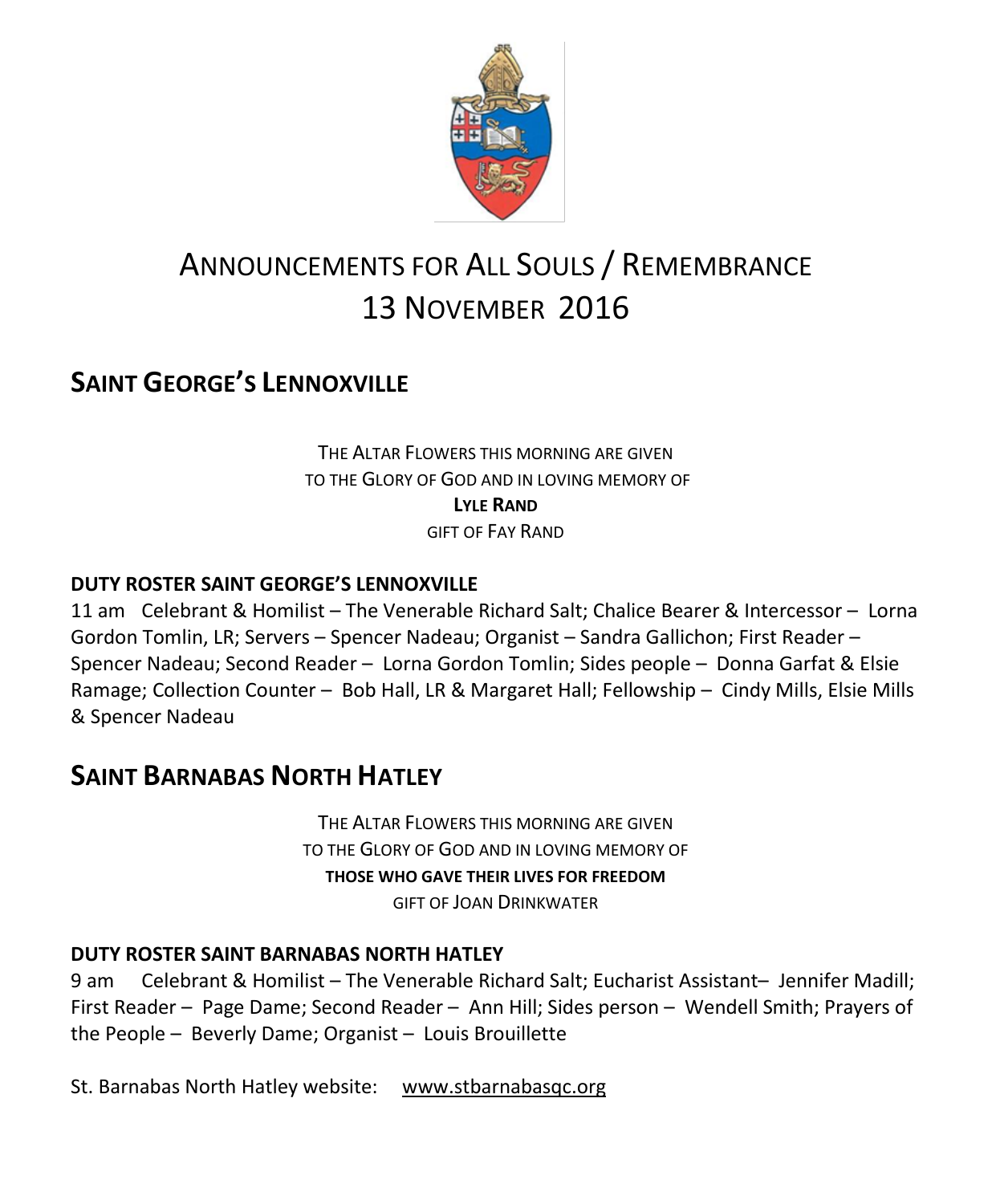## ON THIS WEEK

#### **ST. STEPHEN'S SERVICE CANCELLED – COATICOOK – TODAY**

### **Sunday, November 13**

St Stephen's, Coaticook, will not be meeting for their scheduled service of Morning Prayer. Instead the congregation will meet at the Cenotaph at 11 a.m. for the service of remembrance.

#### **ARMISTICE SERVICE – AYER'S CLIFF – TODAY**

Sunday, November 13, 9:00 am at St George's Church, Ayer's Cliff The annual Armistice service led by the Rev. Barb Wintle, Chaplain of the Royal Canadian Legion, Branch 128. followed by the Parade and Cenotaph Service at 11:00. Everyone is welcome to participate in these events and pay tribute to God and to those who fought for our country.

#### **THE WALKING CHRISTIANS – RICHMOND – TODAY**

*Sunday, November 13, 1 – 4 p.m.* St. Anne's youth group "The Walking Christians" will be meeting. Our theme will be bullying. Everyone ages 10-18 are welcome. For more information please contact Katherine Archer at [819-398-5256](tel:819-398-5256) or on Facebook. New faces are always welcome.

#### **COOKSHIRE & BURY SERVICE, LUNCH & PARISH MEETING – BURY**

On Nov. 20<sup>th</sup>, St. Paul's, Bury and St. Peter's, Cookshire will meet for one service at 10 am in St. Paul's Bury for HE with Edward Simonton followed by a pot-luck lunch and "parish" meeting.

#### **DEANERY WORSHIP TEAM – LENNOXVILLE**

On Tuesday, Nov. 15, the Deanery Worship Team meets from 10 am to noon at St. George's.

#### **CORPORATION – NORTH HATLEY**

Meets Tuesday, Nov. 15 at 4:30 pm

# **CORPORATION – LENNOXVILLE**

Meets Wednesday, Nov. 16 at 1 pm

#### **SOUP LUNCH – LENNOXVILLE**

Soup lunch at St. George's Lennoxville on Thursday, Nov. 17 from 11:30 am – 1 pm

#### **CHRISTMAS COFFEE PARTY & SANTA SALE – STANSTEAD**

*On. Sunday, November 19, 9 – 11:30 a.m.* Christmas Coffee Party and Santa Sale in Christ Church Hall, 548 Dufferin, in Stanstead. Sale of Santas, drawings, attic treasures, Jewelry, great coffee and lots of goodies, food tables, and much more. Please join us for a good morning of fellowship and a chance to pick up the perfect Christmas gift.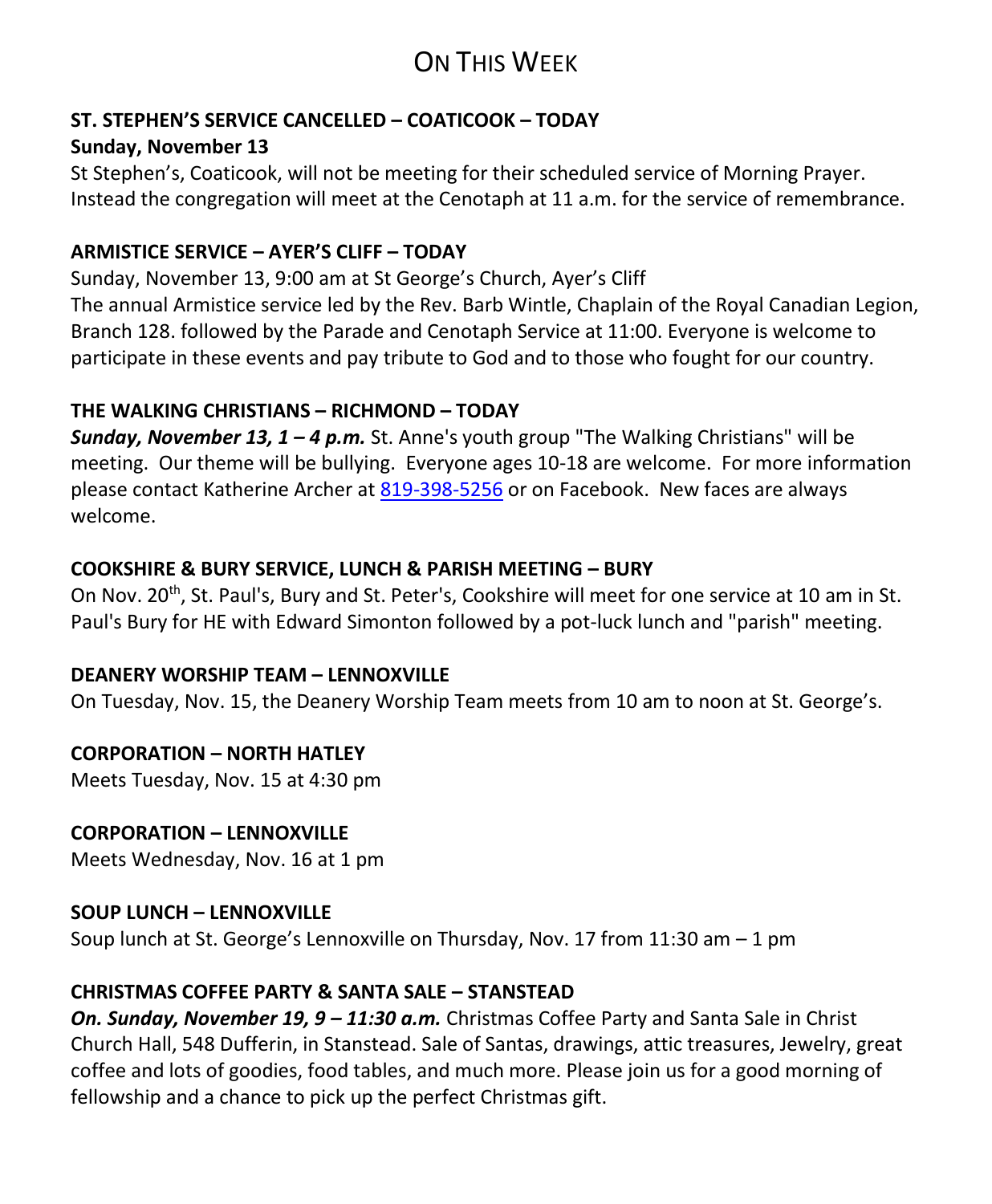## SERVICES NEXT WEEK

| <b>NEXT SUNDAY</b> | <b>9 AM</b>       | <b>HOLY EUCHARIST</b>            | <b>NORTH HATLEY</b> |
|--------------------|-------------------|----------------------------------|---------------------|
|                    | $9:15 \text{ AM}$ | <b>MORNING PRAYER</b>            | <b>MAGOG</b>        |
|                    | 10:00 AM          | <b>HE. POTLUCK &amp; MEETING</b> | <b>BURY</b>         |
|                    | 11 AM             | <b>HOLY EUCHARIST</b>            | LENNOXVILLE         |

## UPCOMING EVENTS

#### **ORDINATION – QUEBEC CITY**

Cynthia Ann Patterson will be ordained on Sunday, Nov. 27 at 5 pm in the Cathedral of the Holy Trinity, Quebec City. All are welcome. Clergy & lay readers are invited to vest (in red).

#### **ANNUAL CHRISTMAS TEA & BAZAAR – RICHMOND**

Saturday, November 26 from 1:30 – 3:00 at St Anne's Church, Richmond Annual Christmas Tea and Bazaar. Bazaar and Food tables open at 1 pm, Tea starts at 1:30 pm till 3. Silent Auction closes at 3.

#### **ST. GEORGE'S CHRISTMAS TEA & BAZAAR – LENNOXVILLE**

Saturday, November 26 from 1:00 – 4:00 pm Admission of \$7.00 for the Tea. The Silent Auction, Delightful Muddle, home cooking, candy, jewellery, hand-knit & crochet items along with other hand-crafted goodies make interesting sales tables. All welcome!

#### **BAZAAR SETUP & DONATIONS – LENNOXVILLE**

Bazaar setup will be **Wed. Nov. 23 at 6:30 p.m.** Many strong backs are needed to help set up. Anyone wishing to make any articles to donate for the Sales Tables may bring them to the Church Hall on Thursday, Nov. 24 or Friday, Nov. 25. Your contributions for the Bazaar will help to make it a successful fund raising event once more!

#### **ST. MARK'S CAROL SERVICE – LENNOXVILLE**

A service of carols and readings for Advent and Christmas will take place in St. Mark's Chapel on the Bishop's University campus on Saturday, November 26 at 7:30 p.m. and Sunday, November 27 at 4 p.m. Music by the chapel choir under the direction of Sarah Heath and accompanied by Mi-Kyong Lee on the organ and piano. Free will offering for local charities. Free parking.

#### **CHRISTMAS BAZAAR – AYER'S CLIFF**

St. George's Ayer's Cliff will be having a Christmas Bazaar on Saturday, Dec. 3rd from 9-11:30. Beautiful gifts.

#### **ANNUAL SEAMEN SHOEBOX SERVICE – COATICOOK**

Sunday, Nov. 27, 2016 at 10:30 am at St. Stephen`s Church, Coaticook